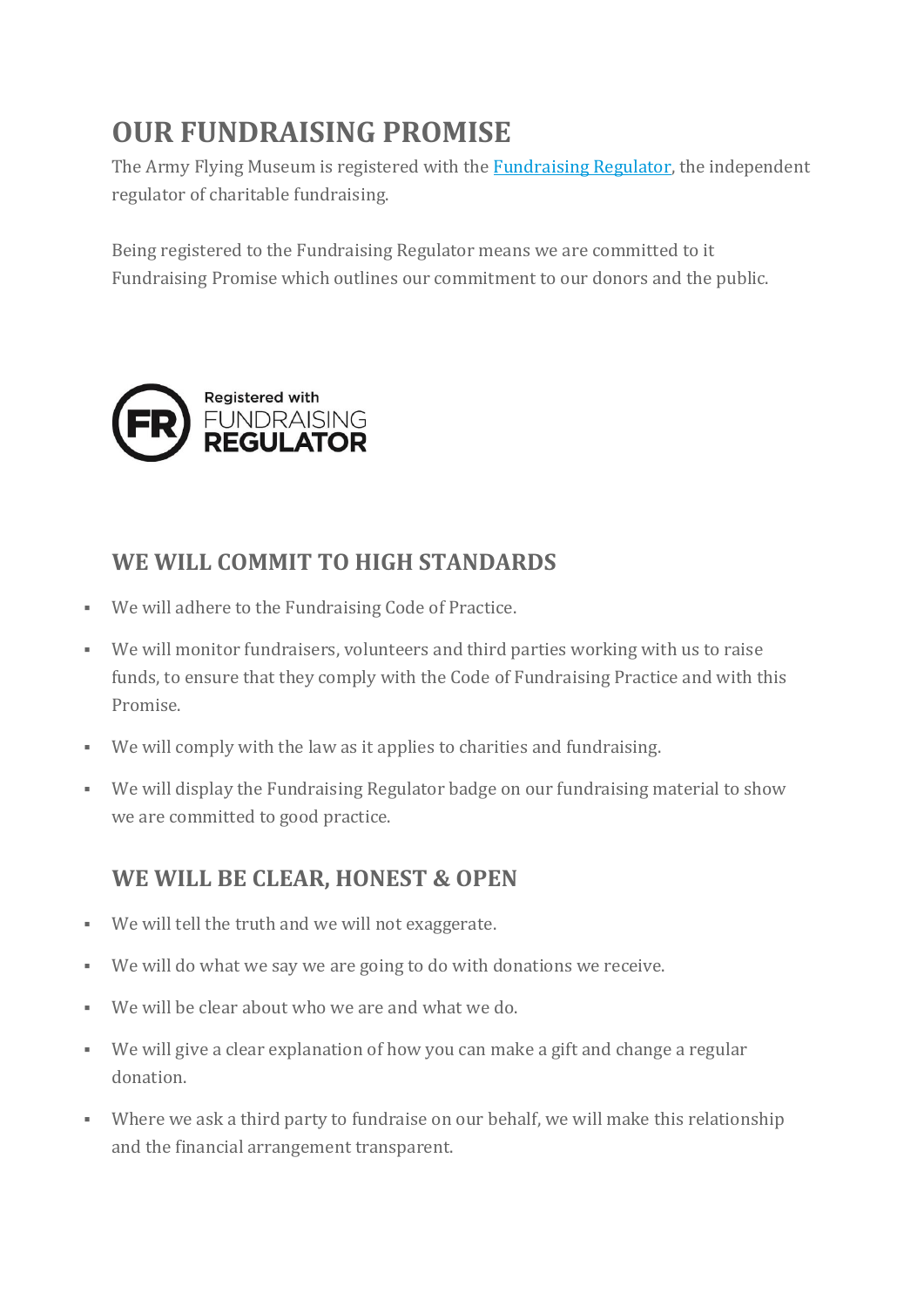- We will be able to explain our fundraising costs and show how they are in the best interests of our cause if challenged.
- We will ensure our complaints process is clear and easily accessible.
- We will provide clear and evidence based reasons for our decisions on complaints.

#### **WE WILL BE RESPECTFUL**

- We will respect your rights and privacy.
- We will not put undue pressure on you to make a gift. If you do not want to give or wish to cease giving, we will respect your decision.
- We will have a procedure for dealing with people in vulnerable circumstances and it will be available on request.
- Where the law requires, we will get your consent before we contact you to fundraise.
- If you tell us that you don't want us to contact you in a particular way we will not do so. We will work with the Telephone, Mail and Fundraising Preference Services to ensure that those who choose not to receive specific types of communication don't have to.

## **WE WILL BE FAIR & REASONABLE**

- We will treat donors and the public fairly, showing sensitivity and adapting our approach depending on your needs.
- We will take care not to use any images or words that intentionally cause distress or anxiety.
- We will take care not to cause nuisance or disruption to the public.

## **WE WILL BE ACCOUNTABLE & RESPONSIBLE**

- We will manage our resources responsibly and consider the impact of our fundraising on our donors, supporters and the wider public.
- If you are unhappy with anything we've done whilst fundraising, you can contact us to make a complaint. We will listen to feedback and respond appropriately to compliments and criticism we receive.
- We will have a complaints procedure, a copy of which will be available on our website or available on request.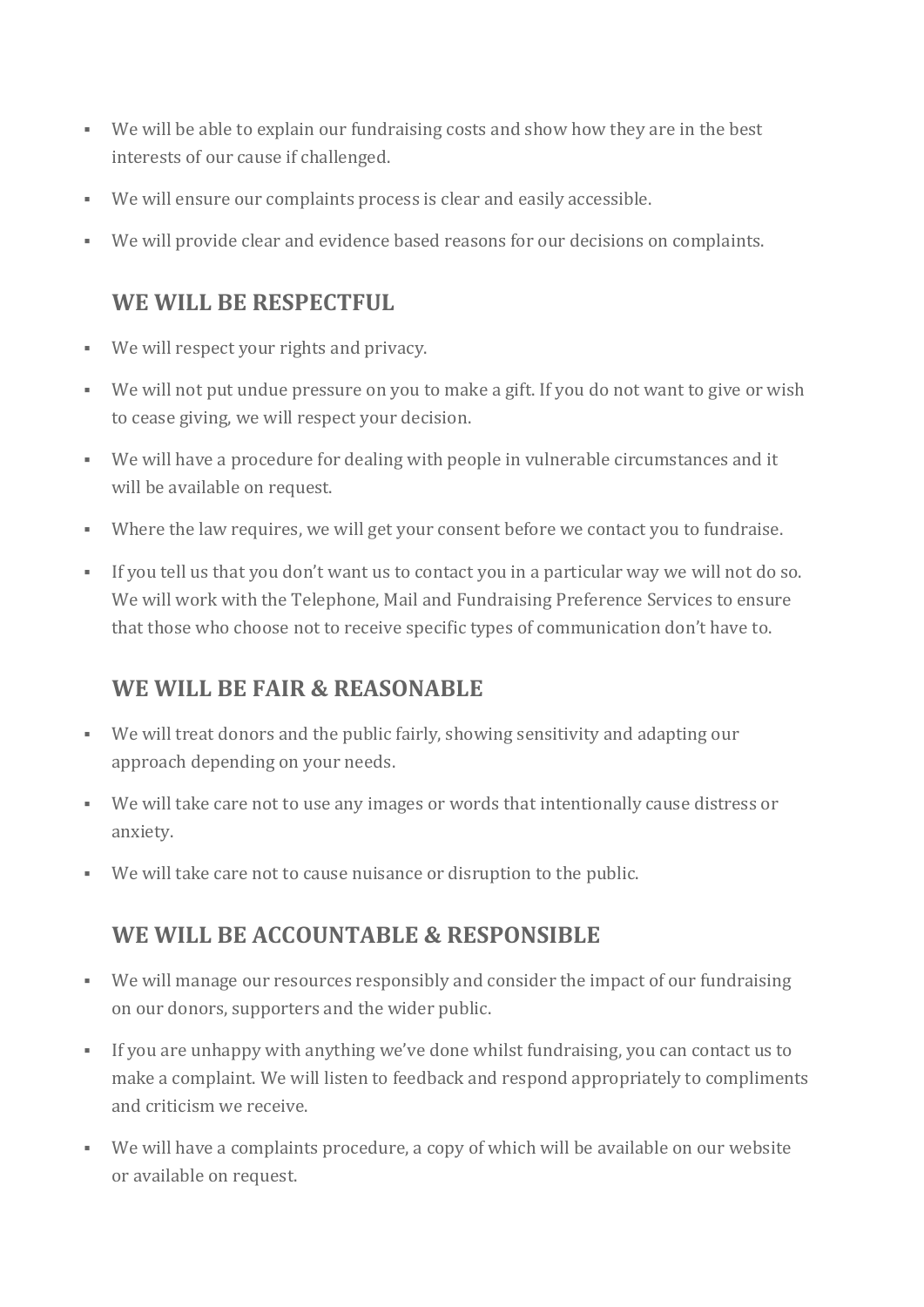- Our complaints procedure will let you know how to contact the Fundraising Regulator in the event that you feel our response is unsatisfactory.
- We will monitor and record the number of complaints we receive each year and share this data with the Fundraising Regulator on request.

Please call us on 01264 784421 if you have any questions or concerns. Find out about our Fundraising Complaints Procedure. To submit a complaint, please email <u>us</u>.[EC1]

Find out about our [Privacy](https://www.ssafa.org.uk/our-privacy-policy) Policy.<sup>[EC2]</sup>

## **FUNDRAISING COMPLAINTS PROCEDURE**

The Army flying museum s registered with the Fundraising Regulator. We are committed to best practice and we take all complaints seriously.

If you have a complaint or a concern about our fundraising, you can:

- Email us at [development@armyflying.com](mailto:development@armyflying.com)
- Write to us at Museum of Army Flying, Middle Wallop, Stockbridge, Hampshire SO20 8DY

We will always treat your complaints seriously.

We will treat you politely, fairly and respect your confidence.

#### **Our complaints handling procedure First Stage**

If you make a complaint by telephone, we should be able to resolve it during the call. If this is not possible, we will let you know how long it will take us to resolve it.

If you send your complaint by email or post, we will resolve it or acknowledge receipt of it within 5 working days. If the complaint is more complex, we will contact you again with a resolution within 10 working days of receipt.